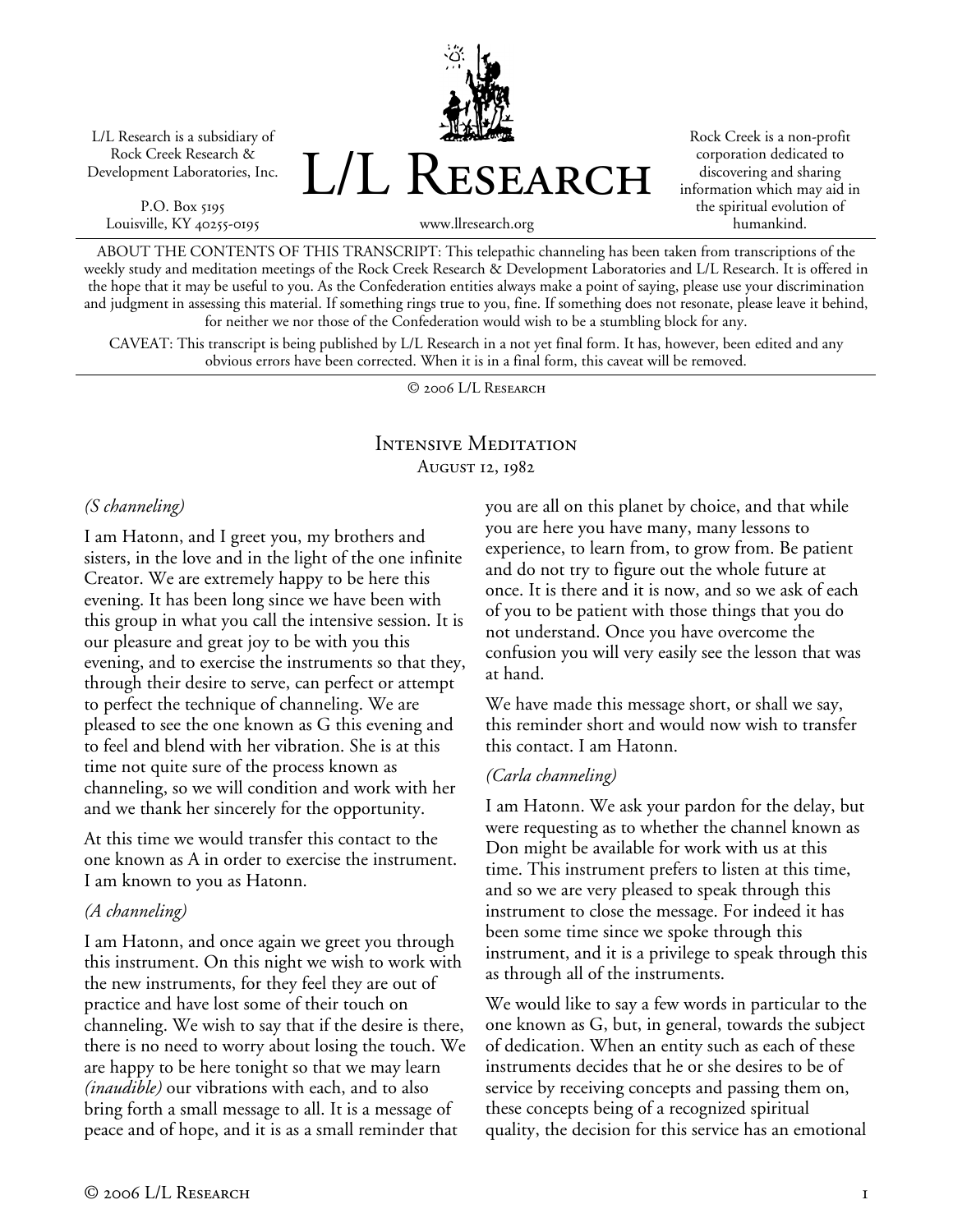content. In some cases this emotional content is not great, and in these cases, as the novelty wears off, the instrument ceases that particular service and moves on. This is, of course, perfectly acceptable to us and we are grateful for being able to work with any instrument for any length of time.

Others who come to recognize our vibrations discover within themselves an emotion which can be described as dedication. In these particular instruments there has been developed a love of service which does not grow on compliments nor fatten on praise, but rests instead on the desire to be of service as each instrument has been served in his or her own turn. And we say to the one known as G, and to each, it does not matter greatly whether or not an entity determined to be of service by learning the skill of more and more precisely tuning the receiver so as to transmit our messages. What matters, my friends, is that in whatever service you are attempting to perform, there lie beneath the surface an inner dedication that is not a veneer which washes away with constant use nor is rubbed away with idle chatter and stray thoughts, but instead remains, a kind of inner lodestar, [guiding] the servant on to seek an ever more precise rendition of whatever service he or she has undertaken to perform.

The array of services in your illusion, my friends, is staggering. The emotion with which one faces any service is a constant. In the vicissitudes of your daily round, look then to that which lies below the surface of your reactions. Analyze carefully the depth of your dedication to service. And, my friends, if you are not satisfied, continue to seek from within that great sun service of love and hope and strength which will give you the energy of vital and careful dedication.

In being so serious, my friends, we do not wish to unbalance your lives as you ponder the mysteries of service, for indeed very often the greatest service you can offer another is your own smile, your own light word, your own cheerful touch. Therefore, let your dedication be careful and deep. But do not forget to let the sunshine flow through all your thinking, and lighten it that your service may be pleasant and of good cheer. For it is with those about you that you shall wend your way as pilgrims. It is with those about you that the ever-changing present will come. Therefore, my friends, let your souls be merry and glad together, that in loving the one infinite Creator you may love each other with the gentleness and forbearance requisite for each unique being in your life.

We thank you for requesting our presence at this meeting, and at this time will take our leave through this instrument. We leave you riding upon the winds of the present moment. Lift your arms, my friends, and ride those winds with the grace with which you are capable, with the faith which is within you, with the love and the light which are yours as part of an infinite creation of love and light. In that unity, we leave you. We are known to you as Hatonn. Adonai, my friends. Adonai vasu borragus.

## *(Jim channeling)*

I am Latwii, and I greet you, my friends, in love and light. We are most privileged once again to be able to blend our vibrations with yours. We are always honored to be asked to join your meditations and offer ourselves in the capacity of attempting to answer your queries if it be within our capabilities. May we then ask at this time if there is a question?

**Carla:** I have a question, but I'm not sure if it makes any sense or not. I was recently gone for two weeks, and my oldest cat was repeatedly reported to have suffered. Did Gandalf indeed suffer in some way that I could have helped, because of my two week's absence?

I am Latwii, and am aware of your query, my sister. We find that the entity known to you as Gandalf has a great deal of what your peoples describe as devotion for your presence and your care. You are not unfamiliar with this quality in this being, and should not be discouraged to discover that when you have removed yourself for a period of time from his presence that there is the feeling of loss within this entity. You yourself know that feeling in a recent manifestation of your own experience. We do not find a particular need for corrective action in this instance, for your presence is once again known to this entity.

May we answer you further, my sister?

**Carla:** Yes. What I was trying to ask was, is there any way that I could have explained to this seconddensity entity, who is so bright for being a cat, that I would be back at the end of the two weeks so that he didn't have to worry?